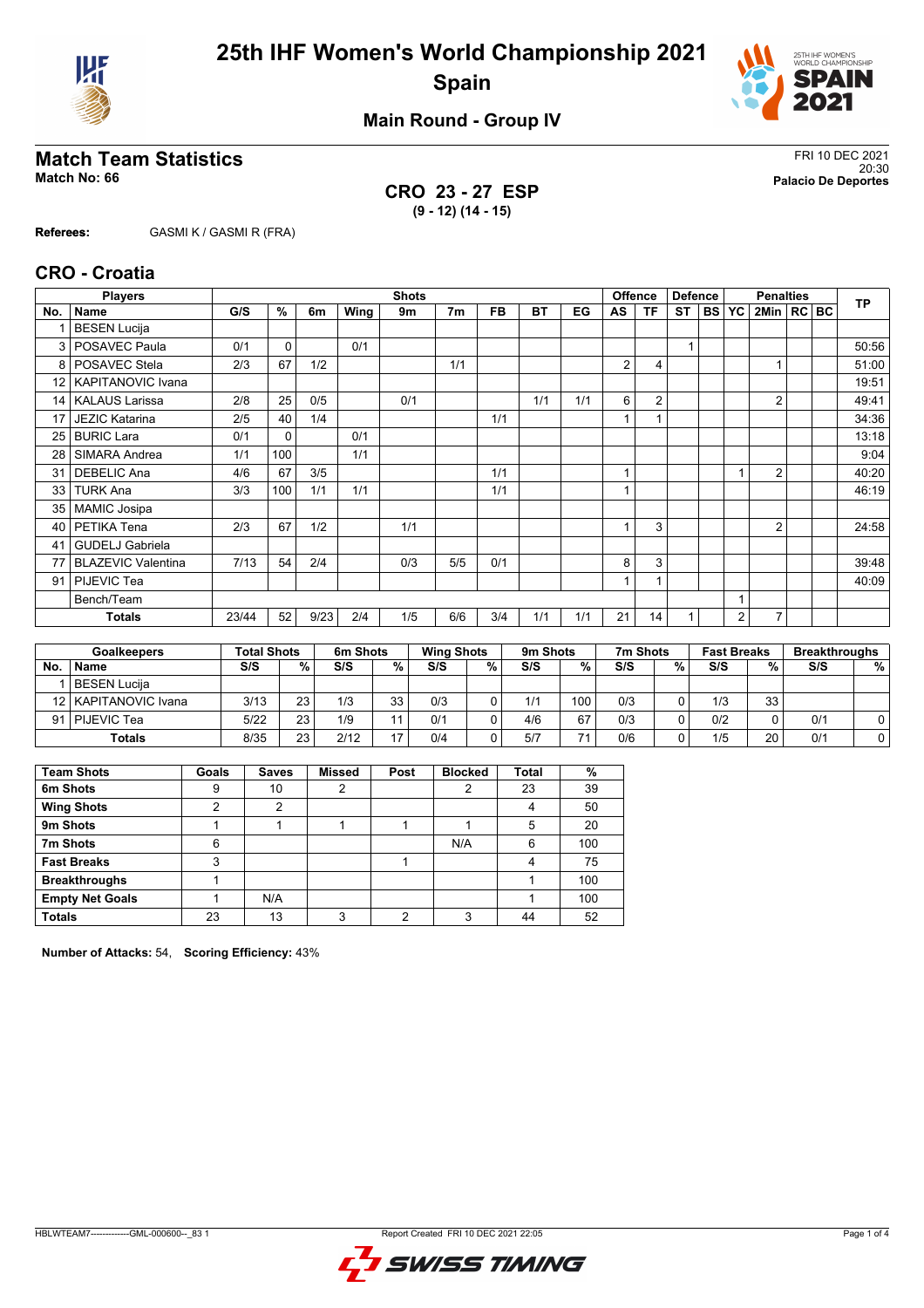



**Main Round - Group IV**

## **Match Team Statistics** FRI 10 DEC 2021

20:30 **Match No: 66 Palacio De Deportes CRO 23 - 27 ESP (9 - 12) (14 - 15)**

**Referees:** GASMI K / GASMI R (FRA)

#### **CRO - Croatia**

**Team** Goals / Shots

 $4/5$  2/3  $1/2$ 

| <b>Players</b>             |                                   |                             |         |                                   |             |                      | <b>Shots Distribution</b>    |            |               |             |                      |                    |                             |                      |                                     |     |           |
|----------------------------|-----------------------------------|-----------------------------|---------|-----------------------------------|-------------|----------------------|------------------------------|------------|---------------|-------------|----------------------|--------------------|-----------------------------|----------------------|-------------------------------------|-----|-----------|
| Goals / Shots<br>1 BESEN L |                                   | 3 POSAVEC P                 |         |                                   | 8 POSAVEC S |                      | 12 KAPITANOVIC I 14 KALAUS L |            |               |             |                      | 17 JEZIC K         |                             |                      | 25 BURIC L                          |     |           |
|                            | 0/1                               |                             |         |                                   |             |                      |                              |            |               |             | $0/1$ .              |                    | $\overline{0}/\overline{1}$ |                      |                                     |     |           |
|                            |                                   |                             |         |                                   | 1/1         |                      |                              | н н<br>u n | 1/1           | 1/1         |                      | 1/2<br>ш           |                             |                      |                                     |     |           |
|                            | u p                               |                             |         | $\blacksquare$ 1/1                |             | $0/1$ $\blacksquare$ |                              |            | $\bullet$ 0/1 | 0/1         | $0/1$ $\blacksquare$ |                    |                             | $1/1$ $\blacksquare$ |                                     | 0/1 |           |
|                            |                                   |                             |         |                                   |             |                      |                              |            | 1-Missed      |             |                      | 1-Blocked 1-Missed |                             |                      |                                     |     |           |
| 28 SIMARA A                |                                   | 31 DEBELIC A                |         | 33 TURK A                         |             |                      | 35 MAMIC J                   |            |               | 40 PETIKA T |                      |                    | 41 GUDELJ G                 |                      | 77 BLAZEVIC V                       |     |           |
| $\overline{1/1}$           | $\overline{1/1}$                  | $\overline{1}/\overline{1}$ |         | $1/1$ $\frac{1}{4}$ $\frac{3}{3}$ |             |                      |                              |            |               |             |                      |                    |                             |                      |                                     |     |           |
|                            | 6 F                               | 0/1                         | $0/1$ . |                                   |             |                      |                              | . .<br>. . | 1/1           |             |                      | I I                |                             |                      | $\blacksquare$ $\blacksquare$ $1/2$ |     | 4/5       |
|                            | $\blacksquare$ $\blacksquare$ 1/1 |                             |         |                                   |             |                      | υи                           | 加 前        |               |             | $1/1$ u m            |                    |                             |                      |                                     |     | 2/2       |
|                            |                                   |                             |         |                                   |             |                      |                              |            |               |             | 1-Blocked            |                    |                             |                      | 1-Missed 2-Post                     |     | 1-Blocked |
| 91 PIJEVIC T               |                                   |                             |         |                                   |             |                      |                              |            |               |             |                      |                    |                             |                      |                                     |     |           |



Saves / Shots

| 0/1  | 0/1 |      |
|------|-----|------|
| 2/5  |     | 3/5  |
| 2/11 |     | 1/12 |

| 1 BESEN L    |                             |          |
|--------------|-----------------------------|----------|
|              | <b>12 KAPITANOVIC I</b>     |          |
|              | $\overline{0}/\overline{1}$ |          |
| 1/2          |                             | Ę        |
| 1/6          |                             | Į<br>1/4 |
| 91 PIJEVIC T |                             |          |
| 0/1          |                             |          |
| 1/3          |                             | 3/5      |



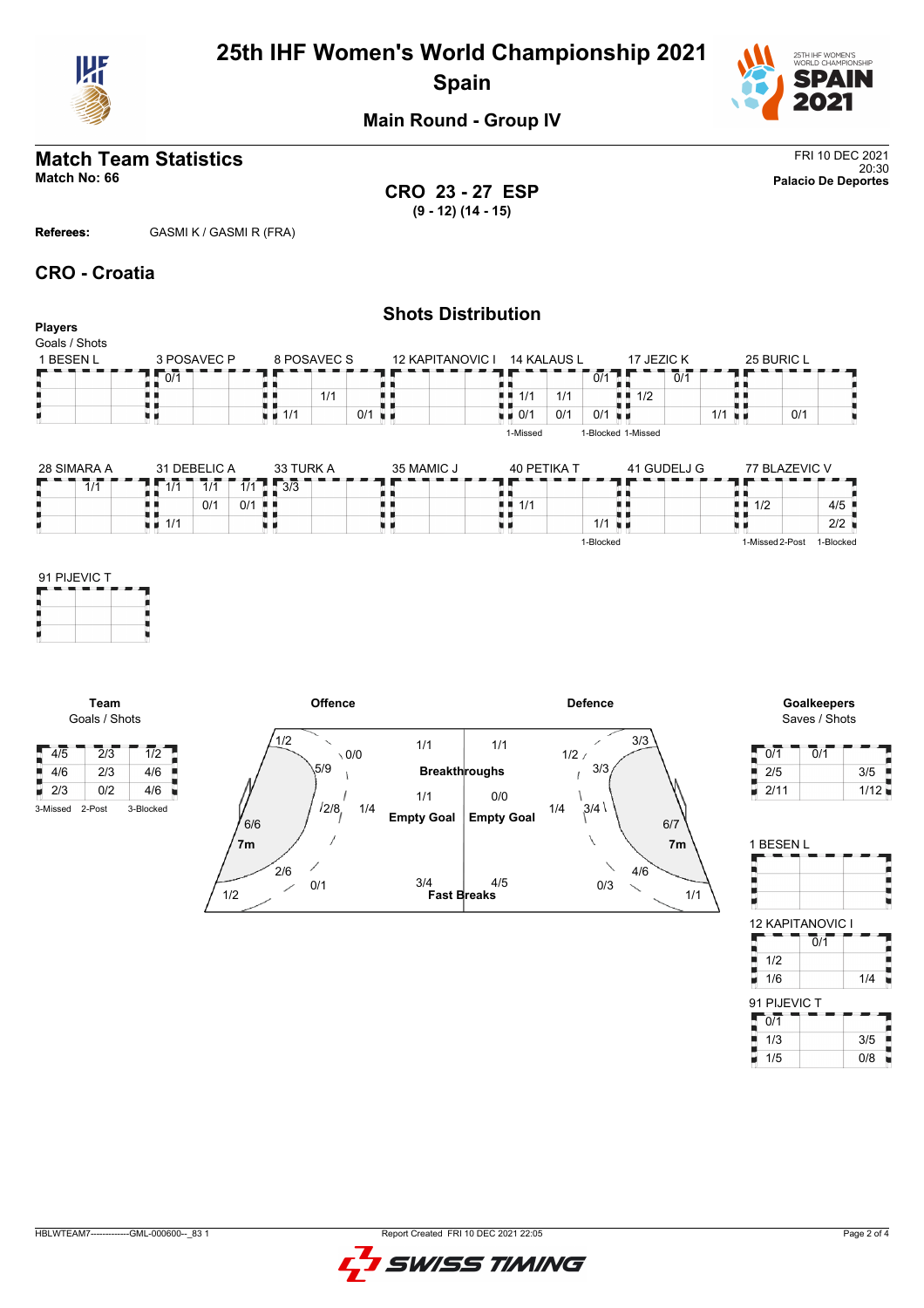



**Main Round - Group IV**

# **Match Team Statistics** FRI 10 DEC 2021

**CRO 23 - 27 ESP (9 - 12) (14 - 15)**

20:30 **Match No: 66 Palacio De Deportes**

**Referees:** GASMI K / GASMI R (FRA)

#### **ESP - Spain**

|                 | <b>Players</b>                         |       | <b>Shots</b> |       |      |     |                |           |     |    | <b>Offence</b> | <b>Defence</b> |                | <b>Penalties</b> |    |                |  | <b>TP</b> |       |
|-----------------|----------------------------------------|-------|--------------|-------|------|-----|----------------|-----------|-----|----|----------------|----------------|----------------|------------------|----|----------------|--|-----------|-------|
| No.             | <b>Name</b>                            | G/S   | $\%$         | 6m    | Wing | 9m  | 7 <sub>m</sub> | <b>FB</b> | BT  | EG | AS             | ΤF             | <b>ST</b>      | <b>BS</b>        | YC | 2Min   RC   BC |  |           |       |
|                 | <b>MARTIN BERENGUER Carmen Dolores</b> | 4/4   | 100          |       |      |     | 4/4            |           |     |    |                |                |                |                  |    |                |  |           | 38:36 |
| 6               | CAMPOS COSTA Carmen                    | 4/7   | 57           | 3/3   |      | 0/2 | 1/1            | 0/1       |     |    | 5              | $\overline{2}$ |                |                  |    |                |  |           | 30:59 |
| 8               | <b>ARDERIUS MARTIN Silvia</b>          |       |              |       |      |     |                |           |     |    |                |                |                |                  |    |                |  |           |       |
| 12              | <b>NAVARRO GIMENEZ Silvia</b>          |       |              |       |      |     |                |           |     |    |                |                |                |                  |    |                |  |           | 1:41  |
| 13              | <b>HERNANDEZ SELVA Laura</b>           |       |              |       |      |     |                |           |     |    |                |                |                |                  |    |                |  |           |       |
| 16              | CASTELLANOS SOANEZ Mercedes            |       |              |       |      |     |                |           |     |    |                |                |                |                  |    |                |  |           | 55:53 |
| 17              | GUTIERREZ BERMEJO Jennifer Maria       |       |              |       |      |     |                |           |     |    |                |                |                |                  |    |                |  |           | 22:48 |
| 18              | <b>ECHEVERRIA MARTINEZ Maitane</b>     | 1/1   | 100          |       | 1/1  |     |                |           |     |    |                |                |                |                  |    |                |  |           | 20:41 |
| 30 <sub>1</sub> | LOPEZ JIMENEZ Soledad                  | 4/4   | 100          |       | 2/2  |     |                | 2/2       |     |    |                |                |                |                  |    |                |  |           | 33:13 |
| 33              | GASSAMA CISSOKHO Kaba                  |       |              |       |      |     |                |           |     |    | 2              | $\overline{2}$ |                |                  |    |                |  |           | 26:33 |
| 34              | <b>FERNANDEZ FRAGA Alicia</b>          | 1/3   | 33           | 0/1   |      |     | 0/1            |           | 1/1 |    | 6              |                |                |                  |    |                |  |           | 29:21 |
| 39              | RODRIGUEZ RODRIGUEZ Almudena Maria     |       |              |       |      |     |                |           |     |    |                |                |                |                  |    |                |  |           | 12:38 |
| 44              | <b>HERNANDEZ SERRADOR Ainhoa</b>       | 3/4   | 75           | 3/4   |      |     |                |           |     |    | 2              |                |                |                  |    |                |  |           | 35:09 |
| 51              | <b>ESPINOLA PEREZ Irene</b>            | 4/7   | 57           | 3/4   |      | 1/3 |                |           |     |    | 5              | $\overline{2}$ | $\overline{2}$ | $\overline{2}$   |    |                |  |           | 46:23 |
| 62              | ARCOS POVEDA Paula                     |       |              |       |      |     |                |           |     |    | 2              | $\overline{2}$ |                |                  |    |                |  |           | 23:38 |
| 86              | CABRAL BARBOSA Alexandrina             | 6/9   | 67           | 1/1   | 1/1  | 1/4 | 1/1            | 2/2       |     |    | 2              | $\overline{2}$ | $\overline{ }$ |                  |    |                |  |           | 42:27 |
|                 | Bench/Team                             |       |              |       |      |     |                |           |     |    |                |                |                |                  |    |                |  |           |       |
|                 | <b>Totals</b>                          | 27/39 | 69           | 10/13 | 4/4  | 2/9 | 6/7            | 4/5       | 1/1 |    | 24             | 15             | 6              | 3                |    | 3              |  |           |       |

|    | <b>Goalkeepers</b>               | <b>Total Shots</b> |    | 6m Shots |    | <b>Wing Shots</b> |    | 9m Shots |    | 7m Shots |   | <b>Fast Breaks</b> |   | <b>Breakthroughs</b> |   |
|----|----------------------------------|--------------------|----|----------|----|-------------------|----|----------|----|----------|---|--------------------|---|----------------------|---|
| No | <b>Name</b>                      | S/S                | %. | S/S      | %  | S/S               | %  | S/S      | %  | S/S      | % | S/S                | % | S/S                  | % |
|    | 12   NAVARRO GIMENEZ Silvia      | 0/4                |    |          |    |                   |    |          |    | 0/4      |   |                    |   |                      |   |
|    | 16   CASTELLANOS SOANEZ Mercedes | 13/32              |    | 10/19    | 53 | 2/4               | 50 | 1/2      | 50 | 0/2      | 0 | 0/3                |   | 0/1                  |   |
|    | EG                               |                    |    |          |    |                   |    |          |    |          |   |                    |   |                      |   |
|    | Totals                           | 13/36              | 36 | 10/19    | 53 | 2/4               | 50 | 1/2      | 50 | 0/6      | 0 | 0/3                |   | 0/1                  |   |

| <b>Team Shots</b>      | Goals | <b>Saves</b> | <b>Missed</b> | Post | <b>Blocked</b> | <b>Total</b> | %   |
|------------------------|-------|--------------|---------------|------|----------------|--------------|-----|
| 6m Shots               | 10    | っ            |               |      |                | 13           | 77  |
| <b>Wing Shots</b>      | 4     |              |               |      |                | 4            | 100 |
| 9m Shots               | າ     | 5            |               |      |                | 9            | 22  |
| 7m Shots               | 6     |              |               |      | N/A            |              | 86  |
| <b>Fast Breaks</b>     | 4     |              |               |      |                | 5            | 80  |
| <b>Breakthroughs</b>   |       |              |               |      |                |              | 100 |
| <b>Empty Net Goals</b> |       | N/A          |               |      |                |              |     |
| <b>Totals</b>          | 27    | 8            | ◠             | ົ    |                | 39           | 69  |

**Number of Attacks:** 53, **Scoring Efficiency:** 51%